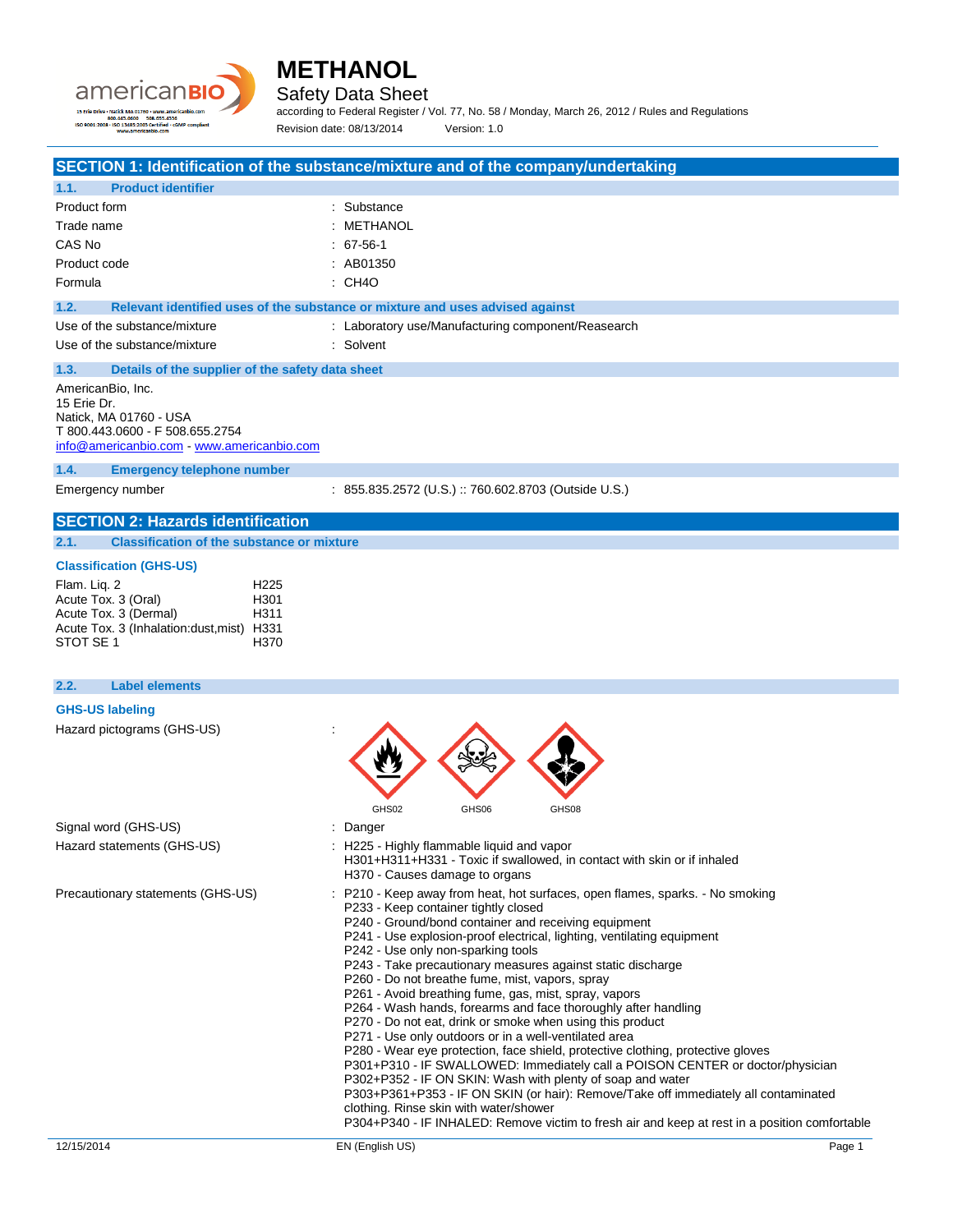Safety Data Sheet

according to Federal Register / Vol. 77, No. 58 / Monday, March 26, 2012 / Rules and Regulations

| for breathing                                                                                    |
|--------------------------------------------------------------------------------------------------|
| P311 - Call a POISON CENTER or doctor/physician                                                  |
| P312 - Call a POISON CENTER/doctor/physician if you feel unwell                                  |
| P321 - Specific treatment (see SECTION 4 on this label)                                          |
| P330 - If swallowed, rinse mouth                                                                 |
| P361 - Remove/Take off immediately all contaminated clothing                                     |
| P363 - Wash contaminated clothing before reuse                                                   |
| P370+P378 - In case of fire: Use sand/foam/water spray for extinction                            |
| P403+P233 - Store in a well-ventilated place. Keep container tightly closed                      |
| P403+P235 - Store in a well-ventilated place. Keep cool                                          |
| P405 - Store locked up                                                                           |
| P501 - Dispose of contents/container to Collect all waste in suitable and labeled containers and |
| dispose according to local legislation                                                           |
|                                                                                                  |

### **2.3. Other hazards**

No additional information available

**2.4. Unknown acute toxicity (GHS-US)**

No data available

## **SECTION 3: Composition/information on ingredients**

| 3.1.<br><b>Substance</b>       |                           |               |                                                                                                                                                    |
|--------------------------------|---------------------------|---------------|----------------------------------------------------------------------------------------------------------------------------------------------------|
| <b>Name</b>                    | <b>Product identifier</b> | $\frac{9}{6}$ | <b>Classification (GHS-US)</b>                                                                                                                     |
| METHANOL<br>(Main constituent) | (CAS No) 67-56-1          | 100           | Flam. Lig. 2, H225<br>Acute Tox. 3 (Oral), H301<br>Acute Tox. 3 (Dermal), H311<br>Acute Tox. 3 (Inhalation:dust, mist),<br>H331<br>STOT SE 1, H370 |

### Full text of H-phrases: see section 16

| 3.2.           | <b>Mixture</b>                                              |                                                                                                                                                                                                                                                                                                                                                                                                                                                                                                                                                                                                                                                                                                                                                                                                                     |
|----------------|-------------------------------------------------------------|---------------------------------------------------------------------------------------------------------------------------------------------------------------------------------------------------------------------------------------------------------------------------------------------------------------------------------------------------------------------------------------------------------------------------------------------------------------------------------------------------------------------------------------------------------------------------------------------------------------------------------------------------------------------------------------------------------------------------------------------------------------------------------------------------------------------|
| Not applicable |                                                             |                                                                                                                                                                                                                                                                                                                                                                                                                                                                                                                                                                                                                                                                                                                                                                                                                     |
|                | <b>SECTION 4: First aid measures</b>                        |                                                                                                                                                                                                                                                                                                                                                                                                                                                                                                                                                                                                                                                                                                                                                                                                                     |
| 4.1.           | <b>Description of first aid measures</b>                    |                                                                                                                                                                                                                                                                                                                                                                                                                                                                                                                                                                                                                                                                                                                                                                                                                     |
|                | First-aid measures general                                  | : Check the vital functions. Unconscious: maintain adequate airway and respiration. Respiratory<br>arrest: artificial respiration or oxygen. Cardiac arrest: perform resuscitation. Victim conscious with<br>laboured breathing: half-seated. Victim in shock: on his back with legs slightly raised. Vomiting:<br>prevent asphyxia/aspiration pneumonia. Prevent cooling by covering the victim (no warming up).<br>Keep watching the victim. Give psychological aid. Keep the victim calm, avoid physical strain.<br>Never give alcohol to drink. Never give anything by mouth to an unconscious person. If you feel<br>unwell, seek medical advice (show the label where possible). Call a POISON CENTER or<br>doctor/physician. Specific treatment (see If you feel unwell, seek medical advice on this label). |
|                | First-aid measures after inhalation                         | : Remove the victim into fresh air. Immediately consult a doctor/medical service. Remove to fresh<br>air and keep at rest in a position comfortable for breathing. Immediately call a POISON CENTER<br>or doctor/physician. Specific treatment (see If you feel unwell, seek medical advice. on this<br>label).                                                                                                                                                                                                                                                                                                                                                                                                                                                                                                     |
|                | First-aid measures after skin contact                       | Wash immediately with lots of water. Soap may be used. Do not apply (chemical) neutralizing<br>agents. Remove clothing before washing. Consult a doctor/medical service. Rinse skin with<br>water/shower. Remove/Take off immediately all contaminated clothing. Immediately call a<br>POISON CENTER or doctor/physician. Wash with plenty of soap and water. Specific measures<br>(see Take victim to a doctor if irritation persists on this label). Wash contaminated clothing before<br>reuse.                                                                                                                                                                                                                                                                                                                  |
|                | First-aid measures after eye contact                        | : Remove contact lenses, if present and easy to do. Continue rinsing. Rinse cautiously with water<br>for several minutes. Rinse with water. Take victim to an ophthalmologist if irritation persists.<br>Obtain medical attention if pain, blinking or redness persist.                                                                                                                                                                                                                                                                                                                                                                                                                                                                                                                                             |
|                | First-aid measures after ingestion                          | : Rinse mouth with water. Give nothing to drink. Do not induce vomiting. Immediately consult a<br>doctor/medical service. Call Poison Information Centre (www.big.be/antigif.htm). Ingestion of<br>large quantities: immediately to hospital. Take the container/vomit to the doctor/hospital. Doctor:<br>administration of chemical antidote. Doctor: gastric lavage. Rinse mouth. Do NOT induce<br>vomiting. Obtain emergency medical attention. Immediately call a POISON CENTER or<br>doctor/physician. Specific treatment (see Consult a doctor/medical service if you feel unwell on<br>this label).                                                                                                                                                                                                          |
| 4.2.           | Most important symptoms and effects, both acute and delayed |                                                                                                                                                                                                                                                                                                                                                                                                                                                                                                                                                                                                                                                                                                                                                                                                                     |
|                | Symptoms/injuries                                           | : Causes damage to organs.                                                                                                                                                                                                                                                                                                                                                                                                                                                                                                                                                                                                                                                                                                                                                                                          |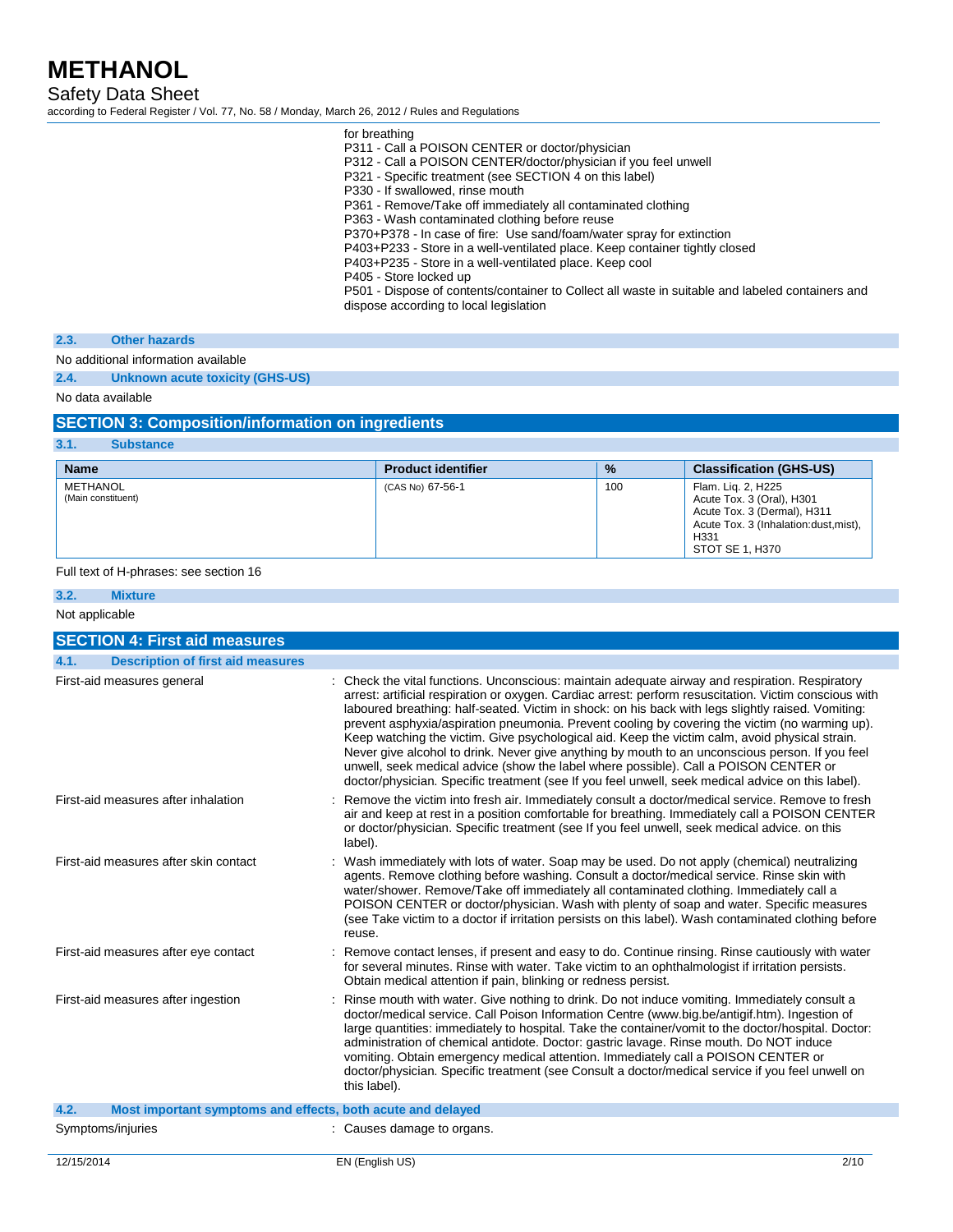# Safety Data Sheet

according to Federal Register / Vol. 77, No. 58 / Monday, March 26, 2012 / Rules and Regulations

| Symptoms/injuries after inhalation   | : Slight irritation. EXPOSURE TO HIGH CONCENTRATIONS: Coughing. Symptoms similar to<br>those listed under ingestion. Toxic if inhaled. Danger of serious damage to health by prolonged<br>exposure through inhalation.                                                                                                                                                                                                                                                                                                                                                                               |
|--------------------------------------|------------------------------------------------------------------------------------------------------------------------------------------------------------------------------------------------------------------------------------------------------------------------------------------------------------------------------------------------------------------------------------------------------------------------------------------------------------------------------------------------------------------------------------------------------------------------------------------------------|
| Symptoms/injuries after skin contact | : Symptoms similar to those listed under ingestion. Slight irritation. Repeated exposure to this<br>material can result in absorption through skin causing significant health hazard. Toxic in contact<br>with skin.                                                                                                                                                                                                                                                                                                                                                                                 |
| Symptoms/injuries after eye contact  | : Redness of the eye tissue. Lacrimation.                                                                                                                                                                                                                                                                                                                                                                                                                                                                                                                                                            |
| Symptoms/injuries after ingestion    | : Nausea. Vomiting. AFTER ABSORPTION OF HIGH QUANTITIES: FOLLOWING SYMPTOMS<br>MAY APPEAR LATER: Change in the haemogramme/blood composition. Headache. Feeling of<br>weakness. Abdominal pain. Muscular pain. Central nervous system depression. Dizziness.<br>Mental confusion. Drunkenness. Coordination disorders. Disturbed motor response.<br>Disturbances of consciousness. Visual disturbances. Blindness. Respiratory difficulties.<br>Cramps/uncontrolled muscular contractions. Toxic if swallowed. Swallowing a small quantity of<br>this material will result in serious health hazard. |
| Chronic symptoms                     | : ON CONTINUOUS/REPEATED EXPOSURE/CONTACT: Red skin. Dry skin. Skin<br>rash/inflammation. Headache. Disturbed tactile sensibility. Visual disturbances. Sleeplessness.<br>Gastrointestinal complaints. Cardiac and blood circulation effects.                                                                                                                                                                                                                                                                                                                                                        |

**4.3. Indication of any immediate medical attention and special treatment needed**

Hospitalize at once. Until victim can be cared for by specialized staff:

|                         | <b>SECTION 5: Firefighting measures</b>                             |                                                                                                                                                                                                                                                                                                                                                                                         |
|-------------------------|---------------------------------------------------------------------|-----------------------------------------------------------------------------------------------------------------------------------------------------------------------------------------------------------------------------------------------------------------------------------------------------------------------------------------------------------------------------------------|
| 5.1.                    | <b>Extinguishing media</b>                                          |                                                                                                                                                                                                                                                                                                                                                                                         |
|                         | suitable extinguishing media                                        | : Preferably: alcohol resistant foam. Water spray. BC powder. Carbon dioxide. Foam. Dry powder.<br>Carbon dioxide. Water spray. Sand.                                                                                                                                                                                                                                                   |
|                         | Unsuitable extinguishing media                                      | : Solid water jet ineffective as extinguishing medium. Do not use a heavy water stream.                                                                                                                                                                                                                                                                                                 |
| 5.2.                    | Special hazards arising from the substance or mixture               |                                                                                                                                                                                                                                                                                                                                                                                         |
| Fire hazard             |                                                                     | DIRECT FIRE HAZARD. Highly flammable. Gas/vapour flammable with air within explosion<br>limits. INDIRECT FIRE HAZARD. May be ignited by sparks. Highly flammable liquid and vapor.                                                                                                                                                                                                      |
| <b>Explosion hazard</b> |                                                                     | DIRECT EXPLOSION HAZARD. Gas/vapour explosive with air within explosion limits.<br>INDIRECT EXPLOSION HAZARD, may be ignited by sparks. Reactions with explosion hazards:<br>see "Reactivity Hazard". May form flammable/explosive vapor-air mixture.                                                                                                                                   |
| Reactivity              |                                                                     | On heating: release of toxic/corrosive/combustible gases/vapours (formaldehyde). Upon<br>combustion: CO and CO2 are formed. Violent to explosive reaction with (some) metal powders<br>and with (strong) oxidizers. Violent exothermic reaction with (some) acids and with (some)<br>halogens compounds.                                                                                |
| 5.3.                    | <b>Advice for firefighters</b>                                      |                                                                                                                                                                                                                                                                                                                                                                                         |
|                         | Firefighting instructions                                           | : Cool tanks/drums with water spray/remove them into safety. Do not move the load if exposed to<br>heat. Take account of toxic fire-fighting water. Use water moderately and if possible collect or<br>contain it. Use water spray or fog for cooling exposed containers. Exercise caution when fighting<br>any chemical fire. Avoid (reject) fire-fighting water to enter environment. |
|                         | Protection during firefighting                                      | Do not enter fire area without proper protective equipment, including respiratory protection.                                                                                                                                                                                                                                                                                           |
|                         | <b>SECTION 6: Accidental release measures</b>                       |                                                                                                                                                                                                                                                                                                                                                                                         |
| 6.1.                    | Personal precautions, protective equipment and emergency procedures |                                                                                                                                                                                                                                                                                                                                                                                         |
|                         | General measures                                                    | : Remove ignition sources. Use special care to avoid static electric charges. No naked lights. No<br>smoking.                                                                                                                                                                                                                                                                           |
| 6.1.1.                  | For non-emergency personnel                                         |                                                                                                                                                                                                                                                                                                                                                                                         |
|                         | Protective equipment                                                | : Gas-tight suit.                                                                                                                                                                                                                                                                                                                                                                       |
|                         | <b>Emergency procedures</b>                                         | Keep upwind. Mark the danger area. Consider evacuation. Close doors and windows of adjacent<br>premises. Stop engines and no smoking. No naked flames or sparks. Spark- and explosionproof<br>appliances and lighting equipment. Keep containers closed. Wash contaminated clothes.<br>Evacuate unnecessary personnel.                                                                  |
| 6.1.2.                  | For emergency responders                                            |                                                                                                                                                                                                                                                                                                                                                                                         |
|                         | Protective equipment                                                | Equip cleanup crew with proper protection. Avoid breathing dust/fume/gas/mist/vapors/spray.                                                                                                                                                                                                                                                                                             |
|                         | <b>Emergency procedures</b>                                         | : Ventilate area.                                                                                                                                                                                                                                                                                                                                                                       |
| 6.2.                    | <b>Environmental precautions</b>                                    |                                                                                                                                                                                                                                                                                                                                                                                         |

Prevent soil and water pollution. Prevent spreading in sewers. Prevent entry to sewers and public waters. Notify authorities if liquid enters sewers or public waters.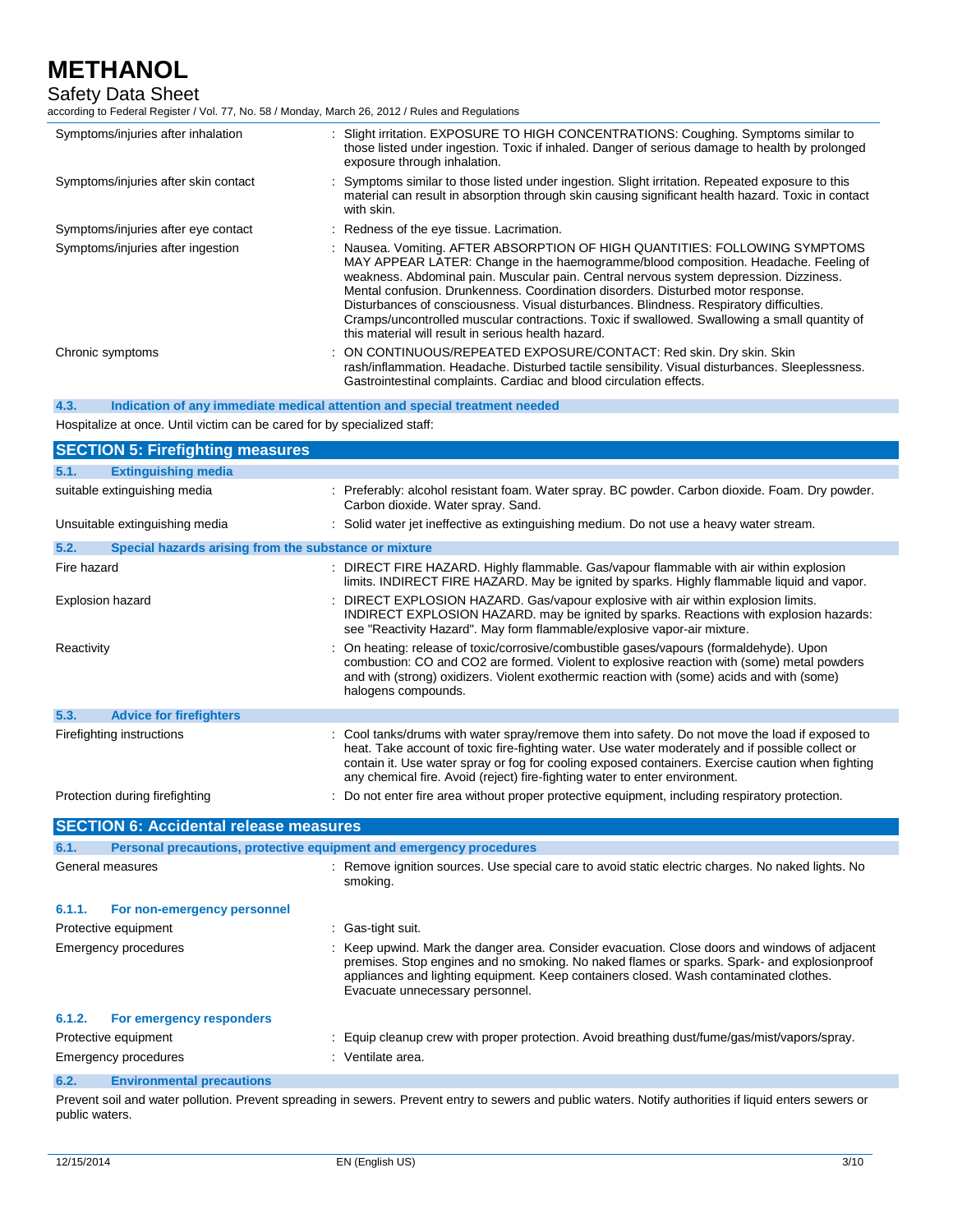Safety Data Sheet

according to Federal Register / Vol. 77, No. 58 / Monday, March 26, 2012 / Rules and Regulations

| 6.3.            | Methods and material for containment and cleaning up |                                                                                                                                                                                                                                                                                                                                                                                                                                                                                                                                                                                                                                                                                      |
|-----------------|------------------------------------------------------|--------------------------------------------------------------------------------------------------------------------------------------------------------------------------------------------------------------------------------------------------------------------------------------------------------------------------------------------------------------------------------------------------------------------------------------------------------------------------------------------------------------------------------------------------------------------------------------------------------------------------------------------------------------------------------------|
| For containment |                                                      | : Contain released substance, pump into suitable containers. Consult "Material-handling" to select<br>material of containers. Plug the leak, cut off the supply. Dam up the liquid spill. Try to reduce<br>evaporation. Measure the concentration of the explosive gas-air mixture. Dilute combustible/toxic<br>gases/vapours with water spray. Take account of toxic/corrosive precipitation water. Provide<br>equipment/receptacles with earthing. Do not use compressed air for pumping over spills.                                                                                                                                                                              |
|                 | Methods for cleaning up                              | : Take up liquid spill into a non combustible material e.g.: sand, earth, vermiculite slaked lime or<br>soda ash. Scoop absorbed substance into closing containers. See "Material-handling" for<br>suitable container materials. Carefully collect the spill/leftovers. Damaged/cooled tanks must be<br>emptied. Do not use compressed air for pumping over spills. Clean contaminated surfaces with<br>an excess of water. Take collected spill to manufacturer/competent authority. Wash clothing and<br>equipment after handling. Soak up spills with inert solids, such as clay or diatomaceous earth as<br>soon as possible. Collect spillage. Store away from other materials. |

### **6.4. Reference to other sections**

See Heading 8. Exposure controls and personal protection.

| <b>SECTION 7: Handling and storage</b>                               |                                                                                                                                                                                                                                                                                                                                                                                                                                                                                                                                                                                                                                                                                                                                                                                                                                                                                                                                                                                                                                                                       |
|----------------------------------------------------------------------|-----------------------------------------------------------------------------------------------------------------------------------------------------------------------------------------------------------------------------------------------------------------------------------------------------------------------------------------------------------------------------------------------------------------------------------------------------------------------------------------------------------------------------------------------------------------------------------------------------------------------------------------------------------------------------------------------------------------------------------------------------------------------------------------------------------------------------------------------------------------------------------------------------------------------------------------------------------------------------------------------------------------------------------------------------------------------|
| <b>Precautions for safe handling</b><br>7.1.                         |                                                                                                                                                                                                                                                                                                                                                                                                                                                                                                                                                                                                                                                                                                                                                                                                                                                                                                                                                                                                                                                                       |
| Additional hazards when processed                                    | : Handle empty containers with care because residual vapors are flammable.                                                                                                                                                                                                                                                                                                                                                                                                                                                                                                                                                                                                                                                                                                                                                                                                                                                                                                                                                                                            |
| Precautions for safe handling                                        | : Comply with the legal requirements. Remove contaminated clothing immediately. Clean<br>contaminated clothing. Handle uncleaned empty containers as full ones. Thoroughly clean/dry<br>the installation before use. Do not discharge the waste into the drain. Do not use compressed air<br>for pumping over. Use spark-/explosionproof appliances and lighting system. Take precautions<br>against electrostatic charges. Keep away from naked flames/heat. Keep away from ignition<br>sources/sparks. Observe strict hygiene. Keep container tightly closed. Measure the<br>concentration in the air regularly. Work under local exhaust/ventilation. Wash hands and other<br>exposed areas with mild soap and water before eat, drink or smoke and when leaving work.<br>Provide good ventilation in process area to prevent formation of vapor. No naked lights. No<br>smoking. Use only non-sparking tools. Use only outdoors or in a well-ventilated area. Avoid<br>breathing dust/fume/gas/mist/vapors/spray. Do not breathe dust/fume/gas/mist/vapors/spray. |
| Hygiene measures                                                     | Do not eat, drink or smoke when using this product.                                                                                                                                                                                                                                                                                                                                                                                                                                                                                                                                                                                                                                                                                                                                                                                                                                                                                                                                                                                                                   |
| Conditions for safe storage, including any incompatibilities<br>7.2. |                                                                                                                                                                                                                                                                                                                                                                                                                                                                                                                                                                                                                                                                                                                                                                                                                                                                                                                                                                                                                                                                       |
| <b>Technical measures</b>                                            | : Proper grounding procedures to avoid static electricity should be followed. Ground/bond<br>container and receiving equipment. Use explosion-proof Proper grounding procedures to avoid<br>static electricity should be followed, equipment.                                                                                                                                                                                                                                                                                                                                                                                                                                                                                                                                                                                                                                                                                                                                                                                                                         |
| Storage conditions                                                   | : Keep only in the original container in a cool, well ventilated place away from : Direct sunlight.<br>Keep in fireproof place. Keep container tightly closed.                                                                                                                                                                                                                                                                                                                                                                                                                                                                                                                                                                                                                                                                                                                                                                                                                                                                                                        |
| Incompatible products                                                | Strong bases, strong acids.                                                                                                                                                                                                                                                                                                                                                                                                                                                                                                                                                                                                                                                                                                                                                                                                                                                                                                                                                                                                                                           |
| Incompatible materials                                               | Sources of ignition. Direct sunlight. Heat sources.                                                                                                                                                                                                                                                                                                                                                                                                                                                                                                                                                                                                                                                                                                                                                                                                                                                                                                                                                                                                                   |
| Heat-ignition                                                        | KEEP SUBSTANCE AWAY FROM: heat sources. ignition sources.                                                                                                                                                                                                                                                                                                                                                                                                                                                                                                                                                                                                                                                                                                                                                                                                                                                                                                                                                                                                             |
| Prohibitions on mixed storage                                        | KEEP SUBSTANCE AWAY FROM: combustible materials. oxidizing agents. (strong) acids.<br>(strong) bases. halogens. amines. water/moisture.                                                                                                                                                                                                                                                                                                                                                                                                                                                                                                                                                                                                                                                                                                                                                                                                                                                                                                                               |
| Storage area                                                         | Store at room temperature. Keep out of direct sunlight. Store in a dry area. Keep container in a<br>well-ventilated place. Fireproof storeroom. Keep locked up. Provide for a tub to collect spills.<br>Provide the tank with earthing. Unauthorized persons are not admitted. Aboveground. Meet the<br>legal requirements.                                                                                                                                                                                                                                                                                                                                                                                                                                                                                                                                                                                                                                                                                                                                           |
| Special rules on packaging                                           | SPECIAL REQUIREMENTS: closing. dry. clean. correctly labelled. meet the legal requirements.<br>Secure fragile packagings in solid containers.                                                                                                                                                                                                                                                                                                                                                                                                                                                                                                                                                                                                                                                                                                                                                                                                                                                                                                                         |
| Packaging materials                                                  | SUITABLE MATERIAL: steel. stainless steel. iron. glass. MATERIAL TO AVOID: lead.<br>aluminium. zinc. polyethylene. PVC.                                                                                                                                                                                                                                                                                                                                                                                                                                                                                                                                                                                                                                                                                                                                                                                                                                                                                                                                               |
| Specific end use(s)<br>7.3.                                          |                                                                                                                                                                                                                                                                                                                                                                                                                                                                                                                                                                                                                                                                                                                                                                                                                                                                                                                                                                                                                                                                       |

### No additional information available

| <b>SECTION 8: Exposure controls/personal protection</b> |                                                                                  |           |  |
|---------------------------------------------------------|----------------------------------------------------------------------------------|-----------|--|
|                                                         |                                                                                  |           |  |
|                                                         |                                                                                  |           |  |
|                                                         | ACGIH TWA (ppm)                                                                  | $200$ ppm |  |
|                                                         | ACGIH STEL (ppm)                                                                 | 200 ppm   |  |
|                                                         | <b>Control parameters</b><br><b>METHANOL (67-56-1)</b><br>USA ACGIH<br>USA ACGIH |           |  |

- **8.2. Exposure controls**
- 

Personal protective equipment : Avoid all unnecessary exposure.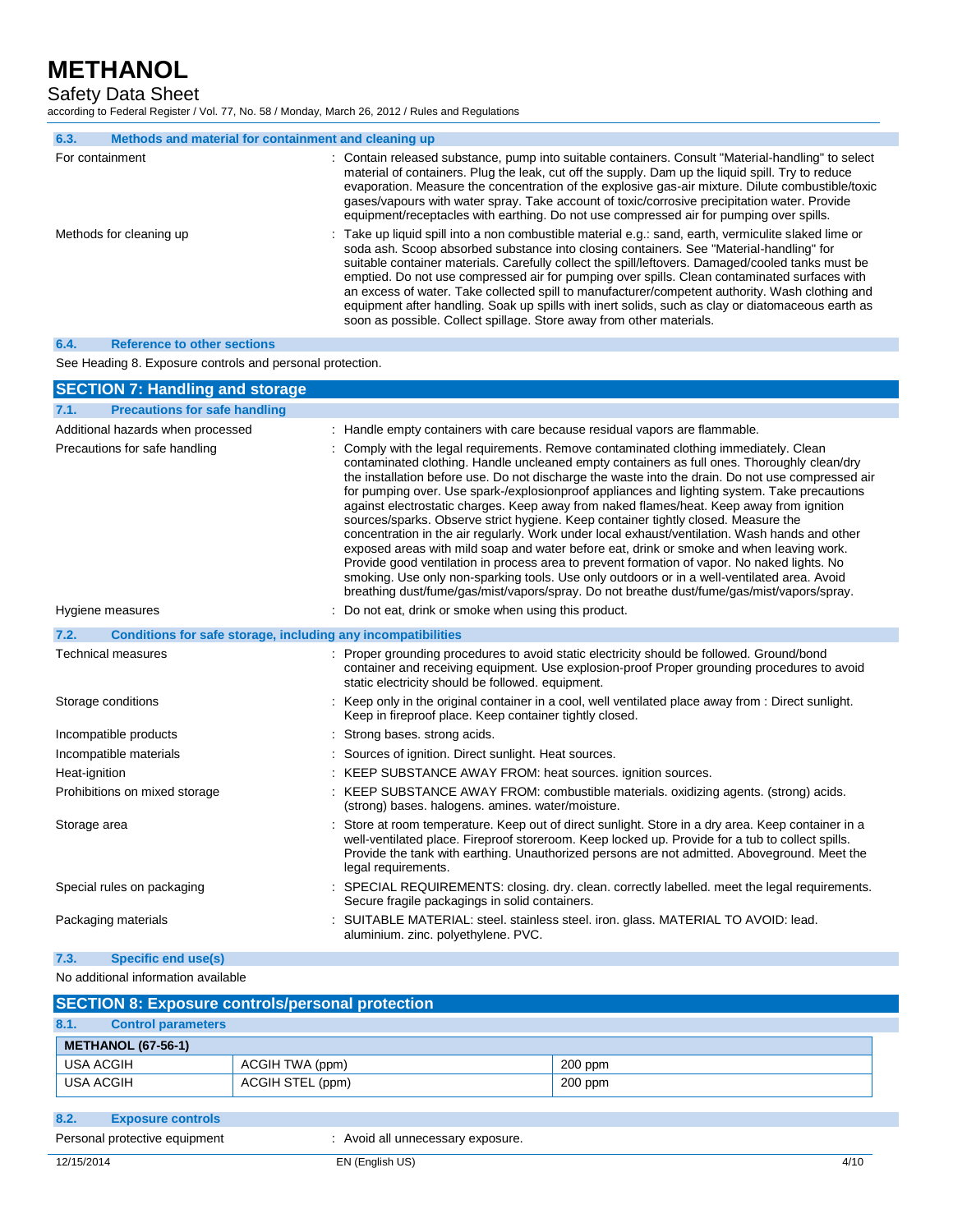Safety Data Sheet

according to Federal Register / Vol. 77, No. 58 / Monday, March 26, 2012 / Rules and Regulations

| Materials for protective clothing                  | : GIVE EXCELLENT RESISTANCE: No data available. GIVE GOOD RESISTANCE:<br>polyethylene/ethylenevinylalcohol. styrene-butadiene rubber. viton. GIVE LESS RESISTANCE:<br>chloroprene rubber. chlorinated polyethylene. natural rubber. nitrile rubber/PVC. GIVE POOR<br>RESISTANCE: leather. neoprene. nitrile rubber. polyethylene. PVA. PVC. polyurethane. |  |
|----------------------------------------------------|-----------------------------------------------------------------------------------------------------------------------------------------------------------------------------------------------------------------------------------------------------------------------------------------------------------------------------------------------------------|--|
| Hand protection                                    | : Gloves. Wear protective gloves.                                                                                                                                                                                                                                                                                                                         |  |
| Eye protection                                     | : Combined eye and respiratory protection. Safety glasses. Chemical goggles or safety glasses.                                                                                                                                                                                                                                                            |  |
| Skin and body protection                           | : Head/neck protection. Protective clothing.                                                                                                                                                                                                                                                                                                              |  |
| Respiratory protection                             | : Gas mask with filter type AX at conc. in air > exposure limit. Wear gas mask with filter type A if<br>conc. in air > exposure limit. High vapour/gas concentration: self-contained respirator. Where<br>exposure through inhalation may occur from use, respiratory protection equipment is<br>recommended.                                             |  |
| Other information                                  | : When using, do not eat, drink or smoke.                                                                                                                                                                                                                                                                                                                 |  |
| <b>SECTION 9: Physical and chemical properties</b> |                                                                                                                                                                                                                                                                                                                                                           |  |
| 9.1.                                               | Information on basic physical and chemical properties                                                                                                                                                                                                                                                                                                     |  |

| Physical state                                | : Liquid                                                                                                                                                                           |
|-----------------------------------------------|------------------------------------------------------------------------------------------------------------------------------------------------------------------------------------|
| Appearance                                    | : Liquid.                                                                                                                                                                          |
| Molecular mass                                | : $32.04$ g/mol                                                                                                                                                                    |
| Color                                         | Colourless.                                                                                                                                                                        |
| Odor                                          | : Characteristic odour. Mild odour. Pleasant odour. Alcohol odour. Commercial/unpurified<br>substance: Irritating/pungent odour.                                                   |
| Odor threshold                                | 2000 - 8800 ppm<br>2620 - 11528 mg/m <sup>3</sup>                                                                                                                                  |
| pH                                            | : No data available                                                                                                                                                                |
| Relative evaporation rate (butyl acetate=1)   | : 4.1                                                                                                                                                                              |
| Relative evaporation rate (ether=1)           | : 6.3                                                                                                                                                                              |
| Melting point                                 | $: -98 °C$                                                                                                                                                                         |
| Freezing point                                | : No data available                                                                                                                                                                |
| Boiling point                                 | : 65 $^{\circ}$ C                                                                                                                                                                  |
| Flash point                                   | $: 11^{\circ}$ C                                                                                                                                                                   |
| Critical temperature                          | : 240 °C                                                                                                                                                                           |
| Self ignition temperature                     | : 455 °C                                                                                                                                                                           |
| Decomposition temperature                     | : No data available                                                                                                                                                                |
| Flammability (solid, gas)                     | : No data available                                                                                                                                                                |
| Vapor pressure                                | : 128 hPa                                                                                                                                                                          |
| Vapor pressure at 50 °C                       | : 552 hPa                                                                                                                                                                          |
| Critical pressure                             | : 79547 hPa                                                                                                                                                                        |
| Relative vapor density at 20 °C               | : 1.1                                                                                                                                                                              |
| Relative density                              | : 0.79                                                                                                                                                                             |
| Relative density of saturated gas/air mixture | : 1.0                                                                                                                                                                              |
| Density                                       | : 792 kg/m <sup>3</sup>                                                                                                                                                            |
| Solubility                                    | Soluble in water. Soluble in ethanol. Soluble in ether. Soluble in acetone. Soluble in chloroform.<br>Water: Complete<br>Ethanol: Complete<br>Ether: Complete<br>Acetone: Complete |
| Log Pow                                       | : -0.77 (Experimental value; Other, Experimental value; Other)                                                                                                                     |
| Log Kow                                       | No data available                                                                                                                                                                  |
| Viscosity, kinematic                          | : No data available                                                                                                                                                                |
| Viscosity, dynamic                            | : $0.6$ mPa.s (20 °C)                                                                                                                                                              |
| <b>Explosive properties</b>                   | : No data available                                                                                                                                                                |
| Oxidizing properties                          | No data available                                                                                                                                                                  |
| <b>Explosive limits</b>                       | $: 5.5 - 36.5$ vol %                                                                                                                                                               |
| <b>Other information</b><br>9.2.              |                                                                                                                                                                                    |
| Minimum ignition energy                       | $: 0.14 \text{ mJ}$                                                                                                                                                                |
| Saturation concentration                      | : 166 g/m <sup>3</sup>                                                                                                                                                             |
| 12/15/2014                                    | EN (English US)<br>5/10                                                                                                                                                            |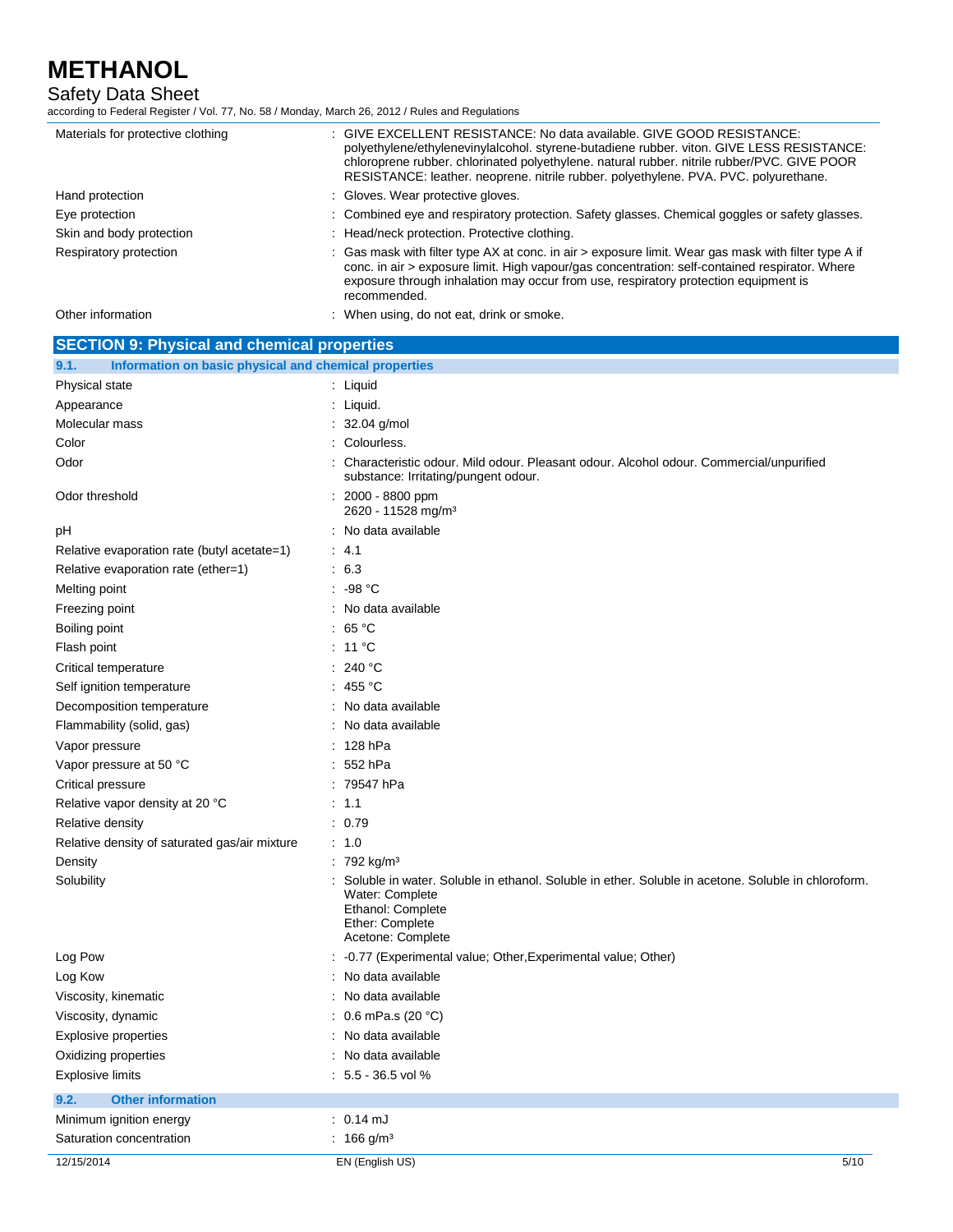## Safety Data Sheet

according to Federal Register / Vol. 77, No. 58 / Monday, March 26, 2012 / Rules and Regulations

VOC content : 100 %

- 
- Other properties : Clear. Hygroscopic. Volatile. Substance has neutral reaction.

## **SECTION 10: Stability and reactivity**

### **10.1. Reactivity**

On heating: release of toxic/corrosive/combustible gases/vapours (formaldehyde). Upon combustion: CO and CO2 are formed. Violent to explosive reaction with (some) metal powders and with (strong) oxidizers. Violent exothermic reaction with (some) acids and with (some) halogens compounds.

### **10.2. Chemical stability**

Hygroscopic. Not established. Highly flammable liquid and vapor. May form flammable/explosive vapor-air mixture.

**10.3. Possibility of hazardous reactions**

### Not established.

**10.4. Conditions to avoid**

Direct sunlight. Extremely high or low temperatures. Open flame.

### **10.5. Incompatible materials**

strong acids. Strong bases.

### **10.6. Hazardous decomposition products**

fume. Carbon monoxide. Carbon dioxide. May release flammable gases.

## **SECTION 11: Toxicological information**

### **11.1. Information on toxicological effects**

Acute toxicity **in the summand of the top of the state of the state of the state of the state of the state of t** 

| <b>METHANOL (\f) 67-56-1</b>                           |                                                                                                                                                                                                                                                                                                                                                                                                                                                                                                                                                                                                    |  |
|--------------------------------------------------------|----------------------------------------------------------------------------------------------------------------------------------------------------------------------------------------------------------------------------------------------------------------------------------------------------------------------------------------------------------------------------------------------------------------------------------------------------------------------------------------------------------------------------------------------------------------------------------------------------|--|
| LD50 oral rat                                          | > 5000 mg/kg (1187-2769 mg/kg bodyweight; Rat; Rat)                                                                                                                                                                                                                                                                                                                                                                                                                                                                                                                                                |  |
| LD50 dermal rabbit                                     | 15800 mg/kg (Rabbit)                                                                                                                                                                                                                                                                                                                                                                                                                                                                                                                                                                               |  |
| LC50 inhalation rat (mg/l)                             | 85 mg/l/4h (Rat)                                                                                                                                                                                                                                                                                                                                                                                                                                                                                                                                                                                   |  |
| LC50 inhalation rat (ppm)                              | 64000 ppm/4h (Rat)                                                                                                                                                                                                                                                                                                                                                                                                                                                                                                                                                                                 |  |
| Skin corrosion/irritation                              | Not classified                                                                                                                                                                                                                                                                                                                                                                                                                                                                                                                                                                                     |  |
| Serious eye damage/irritation                          | Not classified                                                                                                                                                                                                                                                                                                                                                                                                                                                                                                                                                                                     |  |
| Respiratory or skin sensitization                      | Not classified                                                                                                                                                                                                                                                                                                                                                                                                                                                                                                                                                                                     |  |
| Germ cell mutagenicity                                 | Not classified                                                                                                                                                                                                                                                                                                                                                                                                                                                                                                                                                                                     |  |
| Carcinogenicity                                        | Not classified                                                                                                                                                                                                                                                                                                                                                                                                                                                                                                                                                                                     |  |
| Reproductive toxicity                                  | Not classified                                                                                                                                                                                                                                                                                                                                                                                                                                                                                                                                                                                     |  |
| Specific target organ toxicity (single exposure)       | : Causes damage to organs.                                                                                                                                                                                                                                                                                                                                                                                                                                                                                                                                                                         |  |
| Specific target organ toxicity (repeated<br>exposure)  | Not classified                                                                                                                                                                                                                                                                                                                                                                                                                                                                                                                                                                                     |  |
| Aspiration hazard                                      | : Not classified                                                                                                                                                                                                                                                                                                                                                                                                                                                                                                                                                                                   |  |
| Potential Adverse human health effects and<br>symptoms | Based on available data, the classification criteria are not met. Toxic if swallowed. Toxic in<br>contact with skin. Toxic if inhaled.                                                                                                                                                                                                                                                                                                                                                                                                                                                             |  |
| Symptoms/injuries after inhalation                     | Slight irritation. EXPOSURE TO HIGH CONCENTRATIONS: Coughing. Symptoms similar to<br>those listed under ingestion. Toxic if inhaled. Danger of serious damage to health by prolonged<br>exposure through inhalation.                                                                                                                                                                                                                                                                                                                                                                               |  |
| Symptoms/injuries after skin contact                   | Symptoms similar to those listed under ingestion. Slight irritation. Repeated exposure to this<br>material can result in absorption through skin causing significant health hazard. Toxic in contact<br>with skin.                                                                                                                                                                                                                                                                                                                                                                                 |  |
| Symptoms/injuries after eye contact                    | Redness of the eye tissue. Lacrimation.                                                                                                                                                                                                                                                                                                                                                                                                                                                                                                                                                            |  |
| Symptoms/injuries after ingestion                      | Nausea. Vomiting. AFTER ABSORPTION OF HIGH QUANTITIES: FOLLOWING SYMPTOMS<br>MAY APPEAR LATER: Change in the haemogramme/blood composition. Headache. Feeling of<br>weakness. Abdominal pain. Muscular pain. Central nervous system depression. Dizziness.<br>Mental confusion. Drunkenness. Coordination disorders. Disturbed motor response.<br>Disturbances of consciousness. Visual disturbances. Blindness. Respiratory difficulties.<br>Cramps/uncontrolled muscular contractions. Toxic if swallowed. Swallowing a small quantity of<br>this material will result in serious health hazard. |  |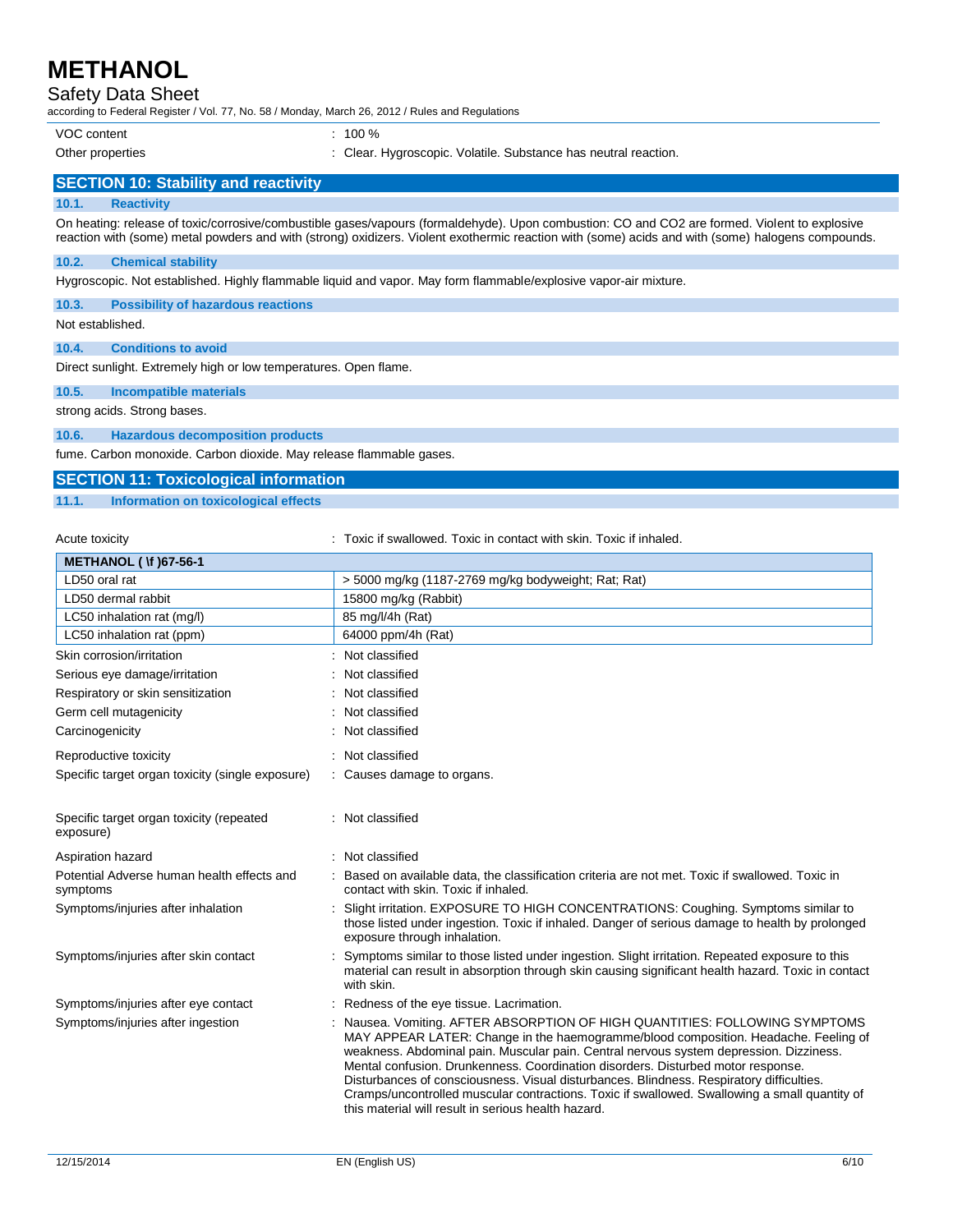Chronic symptoms

Safety Data Sheet

according to Federal Register / Vol. 77, No. 58 / Monday, March 26, 2012 / Rules and Regulations

| : ON CONTINUOUS/REPEATED EXPOSURE/CONTACT: Red skin. Dry skin. Skin<br>rash/inflammation. Headache. Disturbed tactile sensibility. Visual disturbances. Sleeplessness.<br>Gastrointestinal complaints. Cardiac and blood circulation effects. |
|-----------------------------------------------------------------------------------------------------------------------------------------------------------------------------------------------------------------------------------------------|
|                                                                                                                                                                                                                                               |

| <b>SECTION 12: Ecological information</b>                        |                                                                                                                                                                                                                                                                                                                                                                                                                                                                                                                                                                                                                                                                                                                                                                                                                                                                                                                                                            |
|------------------------------------------------------------------|------------------------------------------------------------------------------------------------------------------------------------------------------------------------------------------------------------------------------------------------------------------------------------------------------------------------------------------------------------------------------------------------------------------------------------------------------------------------------------------------------------------------------------------------------------------------------------------------------------------------------------------------------------------------------------------------------------------------------------------------------------------------------------------------------------------------------------------------------------------------------------------------------------------------------------------------------------|
| 12.1.<br><b>Toxicity</b>                                         |                                                                                                                                                                                                                                                                                                                                                                                                                                                                                                                                                                                                                                                                                                                                                                                                                                                                                                                                                            |
| Ecology - general                                                | : Classification concerning the environment: not applicable.                                                                                                                                                                                                                                                                                                                                                                                                                                                                                                                                                                                                                                                                                                                                                                                                                                                                                               |
| Ecology - air                                                    | TA-Luft Klasse 5.2.5/I.                                                                                                                                                                                                                                                                                                                                                                                                                                                                                                                                                                                                                                                                                                                                                                                                                                                                                                                                    |
| Ecology - water                                                  | Not harmful to fishes (LC50(96h) >1000 mg/l). Not harmful to invertebrates (Daphnia) (EC50<br>(48h) > 1000 mg/l). Not harmful to algae (EC50 (72h) >1000 mg/l). Slightly harmful to bacteria<br>(EC50: 100 - 1000 mg/l). Inhibition of activated sludge.                                                                                                                                                                                                                                                                                                                                                                                                                                                                                                                                                                                                                                                                                                   |
| <b>METHANOL (67-56-1)</b>                                        |                                                                                                                                                                                                                                                                                                                                                                                                                                                                                                                                                                                                                                                                                                                                                                                                                                                                                                                                                            |
| LC50 fish 1                                                      | 15400 mg/l (96 h; Lepomis macrochirus; Lethal)                                                                                                                                                                                                                                                                                                                                                                                                                                                                                                                                                                                                                                                                                                                                                                                                                                                                                                             |
| EC50 Daphnia 1                                                   | > 10000 mg/l (48 h; Daphnia magna; Lethal)                                                                                                                                                                                                                                                                                                                                                                                                                                                                                                                                                                                                                                                                                                                                                                                                                                                                                                                 |
| LC50 fish 2                                                      | 10800 mg/l 96 h; Salmo gairdneri (Oncorhynchus mykiss)                                                                                                                                                                                                                                                                                                                                                                                                                                                                                                                                                                                                                                                                                                                                                                                                                                                                                                     |
| EC50 Daphnia 2                                                   | 24500 mg/l (48 h; Daphnia magna)                                                                                                                                                                                                                                                                                                                                                                                                                                                                                                                                                                                                                                                                                                                                                                                                                                                                                                                           |
| Threshold limit other aquatic organisms 1                        | 6600 mg/l (16 h; Pseudomonas putida)                                                                                                                                                                                                                                                                                                                                                                                                                                                                                                                                                                                                                                                                                                                                                                                                                                                                                                                       |
| Threshold limit algae 1                                          | 530 mg/l (192 h; Microcystis aeruginosa)                                                                                                                                                                                                                                                                                                                                                                                                                                                                                                                                                                                                                                                                                                                                                                                                                                                                                                                   |
| Threshold limit algae 2                                          | 8000 mg/l (168 h; Scenedesmus quadricauda)                                                                                                                                                                                                                                                                                                                                                                                                                                                                                                                                                                                                                                                                                                                                                                                                                                                                                                                 |
| <b>Persistence and degradability</b><br>12.2.                    |                                                                                                                                                                                                                                                                                                                                                                                                                                                                                                                                                                                                                                                                                                                                                                                                                                                                                                                                                            |
| <b>METHANOL (67-56-1)</b>                                        |                                                                                                                                                                                                                                                                                                                                                                                                                                                                                                                                                                                                                                                                                                                                                                                                                                                                                                                                                            |
| Persistence and degradability                                    | Readily biodegradable in water. Biodegradable in the soil. Not established.                                                                                                                                                                                                                                                                                                                                                                                                                                                                                                                                                                                                                                                                                                                                                                                                                                                                                |
| Biochemical oxygen demand (BOD)                                  | $0.6 - 1.12$ g O <sup>2</sup> /g substance                                                                                                                                                                                                                                                                                                                                                                                                                                                                                                                                                                                                                                                                                                                                                                                                                                                                                                                 |
| Chemical oxygen demand (COD)                                     | 1.42 g O <sup>2</sup> /g substance                                                                                                                                                                                                                                                                                                                                                                                                                                                                                                                                                                                                                                                                                                                                                                                                                                                                                                                         |
| ThOD                                                             | 1.5 g O <sup>2</sup> /g substance                                                                                                                                                                                                                                                                                                                                                                                                                                                                                                                                                                                                                                                                                                                                                                                                                                                                                                                          |
| BOD (% of ThOD)                                                  | 0.8 % ThOD                                                                                                                                                                                                                                                                                                                                                                                                                                                                                                                                                                                                                                                                                                                                                                                                                                                                                                                                                 |
|                                                                  |                                                                                                                                                                                                                                                                                                                                                                                                                                                                                                                                                                                                                                                                                                                                                                                                                                                                                                                                                            |
| 12.3.<br><b>Bioaccumulative potential</b>                        |                                                                                                                                                                                                                                                                                                                                                                                                                                                                                                                                                                                                                                                                                                                                                                                                                                                                                                                                                            |
| <b>METHANOL (67-56-1)</b>                                        |                                                                                                                                                                                                                                                                                                                                                                                                                                                                                                                                                                                                                                                                                                                                                                                                                                                                                                                                                            |
| BCF fish 1                                                       | < 10 (Leuciscus idus)                                                                                                                                                                                                                                                                                                                                                                                                                                                                                                                                                                                                                                                                                                                                                                                                                                                                                                                                      |
| Log Pow                                                          | -0.77 (Experimental value; Other, Experimental value; Other)                                                                                                                                                                                                                                                                                                                                                                                                                                                                                                                                                                                                                                                                                                                                                                                                                                                                                               |
| Bioaccumulative potential                                        | Low potential for bioaccumulation (BCF < 500). Not established.                                                                                                                                                                                                                                                                                                                                                                                                                                                                                                                                                                                                                                                                                                                                                                                                                                                                                            |
| 12.4.<br><b>Mobility in soil</b>                                 |                                                                                                                                                                                                                                                                                                                                                                                                                                                                                                                                                                                                                                                                                                                                                                                                                                                                                                                                                            |
| <b>METHANOL (67-56-1)</b>                                        |                                                                                                                                                                                                                                                                                                                                                                                                                                                                                                                                                                                                                                                                                                                                                                                                                                                                                                                                                            |
| Surface tension                                                  | $0.023$ N/m (20 °C)                                                                                                                                                                                                                                                                                                                                                                                                                                                                                                                                                                                                                                                                                                                                                                                                                                                                                                                                        |
|                                                                  |                                                                                                                                                                                                                                                                                                                                                                                                                                                                                                                                                                                                                                                                                                                                                                                                                                                                                                                                                            |
| 12.5.<br><b>Other adverse effects</b>                            |                                                                                                                                                                                                                                                                                                                                                                                                                                                                                                                                                                                                                                                                                                                                                                                                                                                                                                                                                            |
| Other information                                                | : Avoid release to the environment.                                                                                                                                                                                                                                                                                                                                                                                                                                                                                                                                                                                                                                                                                                                                                                                                                                                                                                                        |
| <b>SECTION 13: Disposal considerations</b>                       |                                                                                                                                                                                                                                                                                                                                                                                                                                                                                                                                                                                                                                                                                                                                                                                                                                                                                                                                                            |
| 13.1.                                                            |                                                                                                                                                                                                                                                                                                                                                                                                                                                                                                                                                                                                                                                                                                                                                                                                                                                                                                                                                            |
| <b>Waste treatment methods</b><br>Waste disposal recommendations | : Remove waste in accordance with local and/or national regulations. Hazardous waste shall not<br>be mixed together with other waste. Different types of hazardous waste shall not be mixed<br>together if this may entail a risk of pollution or create problems for the further management of the<br>waste. Hazardous waste shall be managed responsibly. All entities that store, transport or handle<br>hazardous waste shall take the necessary measures to prevent risks of pollution or damage to<br>people or animals. Recycle by distillation. Incinerate under surveillance with energy recovery. Do<br>not discharge into drains or the environment. Obtain the consent of pollution control authorities<br>before discharging to wastewater treatment plants. Dispose in a safe manner in accordance with<br>local/national regulations. Dispose of contents/container to Use appropriate containment to avoid<br>environmental contamination. |
| Additional information                                           | LWCA (the Netherlands): KGA category 06. Hazardous waste according to Directive<br>2008/98/EC. Handle empty containers with care because residual vapors are flammable.                                                                                                                                                                                                                                                                                                                                                                                                                                                                                                                                                                                                                                                                                                                                                                                    |
| Ecology - waste materials                                        | : Avoid release to the environment. Hazardous waste due to toxicity.                                                                                                                                                                                                                                                                                                                                                                                                                                                                                                                                                                                                                                                                                                                                                                                                                                                                                       |
| <b>SECTION 14: Transport information</b>                         |                                                                                                                                                                                                                                                                                                                                                                                                                                                                                                                                                                                                                                                                                                                                                                                                                                                                                                                                                            |
| In accordance with DOT                                           |                                                                                                                                                                                                                                                                                                                                                                                                                                                                                                                                                                                                                                                                                                                                                                                                                                                                                                                                                            |
| Transport document description                                   | : UN1230 Methanol, 3, II                                                                                                                                                                                                                                                                                                                                                                                                                                                                                                                                                                                                                                                                                                                                                                                                                                                                                                                                   |
|                                                                  |                                                                                                                                                                                                                                                                                                                                                                                                                                                                                                                                                                                                                                                                                                                                                                                                                                                                                                                                                            |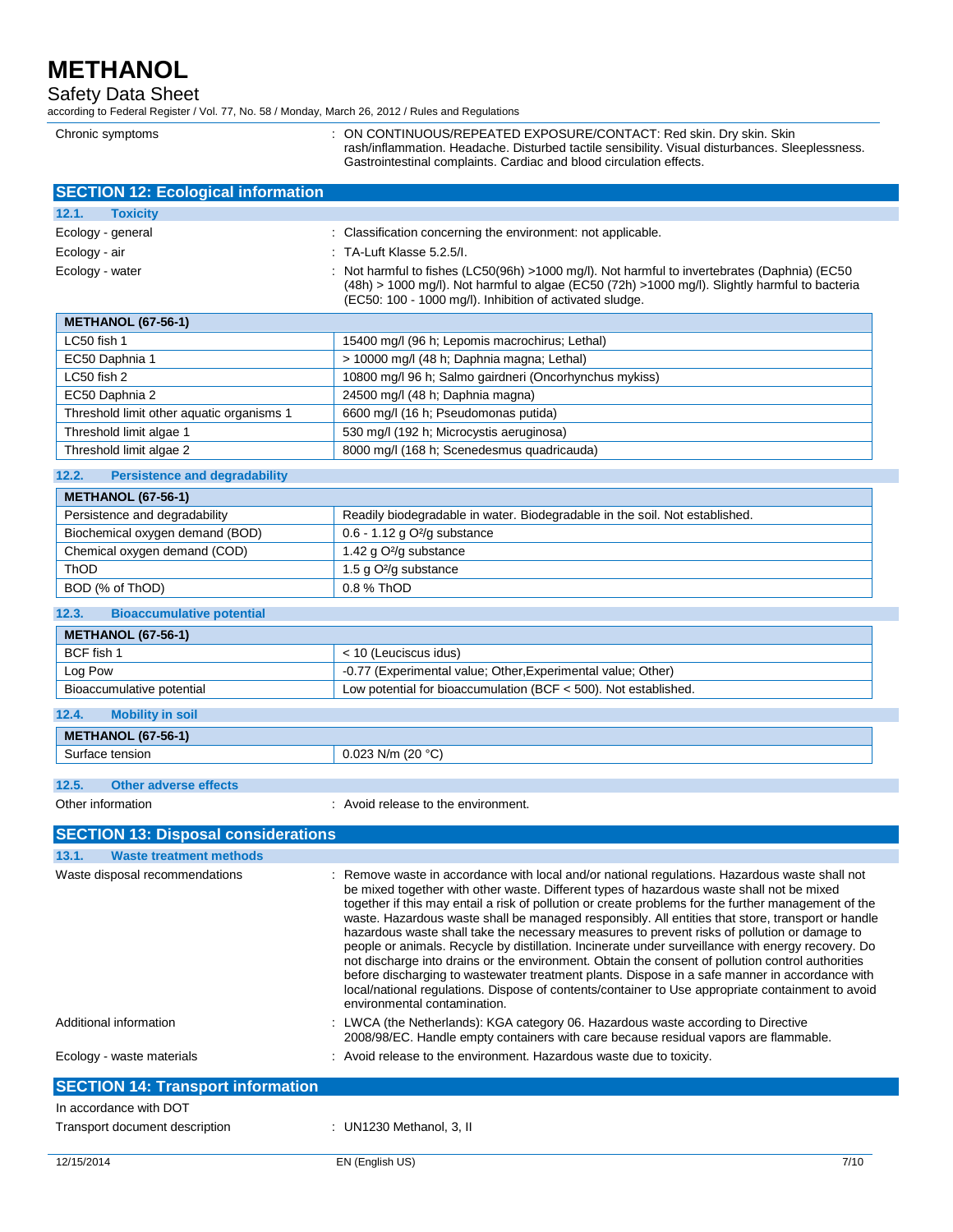# Safety Data Sheet

according to Federal Register / Vol. 77, No. 58 / Monday, March 26, 2012 / Rules and Regulations

| UN-No.(DOT)                                                               | : 1230                                                                                                                                                                                                                                                                                                                                                                                                                                                                                                                                                                                                                                                                                                                                                                                                                                                                                                                                                                                                                                                                                |
|---------------------------------------------------------------------------|---------------------------------------------------------------------------------------------------------------------------------------------------------------------------------------------------------------------------------------------------------------------------------------------------------------------------------------------------------------------------------------------------------------------------------------------------------------------------------------------------------------------------------------------------------------------------------------------------------------------------------------------------------------------------------------------------------------------------------------------------------------------------------------------------------------------------------------------------------------------------------------------------------------------------------------------------------------------------------------------------------------------------------------------------------------------------------------|
| DOT NA no.                                                                | : UN1230                                                                                                                                                                                                                                                                                                                                                                                                                                                                                                                                                                                                                                                                                                                                                                                                                                                                                                                                                                                                                                                                              |
| DOT Proper Shipping Name                                                  | : Methanol                                                                                                                                                                                                                                                                                                                                                                                                                                                                                                                                                                                                                                                                                                                                                                                                                                                                                                                                                                                                                                                                            |
| Department of Transportation (DOT) Hazard<br>Classes                      | : 3 - Class 3 - Flammable and combustible liquid 49 CFR 173.120                                                                                                                                                                                                                                                                                                                                                                                                                                                                                                                                                                                                                                                                                                                                                                                                                                                                                                                                                                                                                       |
| Hazard labels (DOT)                                                       | : 3 - Flammable liquid                                                                                                                                                                                                                                                                                                                                                                                                                                                                                                                                                                                                                                                                                                                                                                                                                                                                                                                                                                                                                                                                |
|                                                                           |                                                                                                                                                                                                                                                                                                                                                                                                                                                                                                                                                                                                                                                                                                                                                                                                                                                                                                                                                                                                                                                                                       |
| <b>DOT Symbols</b>                                                        | : D - Proper shipping name for domestic use only, or to and from Canada                                                                                                                                                                                                                                                                                                                                                                                                                                                                                                                                                                                                                                                                                                                                                                                                                                                                                                                                                                                                               |
| Packing group (DOT)                                                       | : II - Medium Danger                                                                                                                                                                                                                                                                                                                                                                                                                                                                                                                                                                                                                                                                                                                                                                                                                                                                                                                                                                                                                                                                  |
| DOT Special Provisions (49 CFR 172.102)                                   | : IB2 - Authorized IBCs: Metal (31A, 31B and 31N); Rigid plastics (31H1 and 31H2); Composite<br>(31HZ1). Additional Requirement: Only liquids with a vapor pressure less than or equal to 110<br>kPa at 50 C (1.1 bar at 122 F), or 130 kPa at 55 C (1.3 bar at 131 F) are authorized.<br>T7 - 4 178.274(d)(2) Normal 178.275(d)(3)<br>TP2 - a. The maximum degree of filling must not exceed the degree of filling determined by the<br>following: (image) Where: tr is the maximum mean bulk temperature during transport, tf is the<br>temperature in degrees celsius of the liquid during filling, and a is the mean coefficient of cubical<br>expansion of the liquid between the mean temperature of the liquid during filling (tf) and the<br>maximum mean bulk temperature during transportation (tr) both in degrees celsius. b. For<br>liquids transported under ambient conditions may be calculated using the formula: (image)<br>Where: d15 and d50 are the densities (in units of mass per unit volume) of the liquid at 15 C (59<br>F) and 50 C (122 F), respectively. |
| DOT Packaging Exceptions (49 CFR 173.xxx)                                 | : 150                                                                                                                                                                                                                                                                                                                                                                                                                                                                                                                                                                                                                                                                                                                                                                                                                                                                                                                                                                                                                                                                                 |
| DOT Packaging Non Bulk (49 CFR 173.xxx)                                   | $\therefore$ 202                                                                                                                                                                                                                                                                                                                                                                                                                                                                                                                                                                                                                                                                                                                                                                                                                                                                                                                                                                                                                                                                      |
| DOT Packaging Bulk (49 CFR 173.xxx)                                       | : 242                                                                                                                                                                                                                                                                                                                                                                                                                                                                                                                                                                                                                                                                                                                                                                                                                                                                                                                                                                                                                                                                                 |
| DOT Quantity Limitations Passenger aircraft/rail : 1 L<br>(49 CFR 173.27) |                                                                                                                                                                                                                                                                                                                                                                                                                                                                                                                                                                                                                                                                                                                                                                                                                                                                                                                                                                                                                                                                                       |
| DOT Quantity Limitations Cargo aircraft only (49 : 60 L<br>CFR 175.75)    |                                                                                                                                                                                                                                                                                                                                                                                                                                                                                                                                                                                                                                                                                                                                                                                                                                                                                                                                                                                                                                                                                       |
| DOT Vessel Stowage Location                                               | : B - (i) The material may be stowed "on deck" or "under deck" on a cargo vessel and on a<br>passenger vessel carrying a number of passengers limited to not more than the larger of 25<br>passengers, or one passenger per each 3 m of overall vessel length; and (ii) "On deck only" on<br>passenger vessels in which the number of passengers specified in paragraph (k)(2)(i) of this<br>section is exceeded.                                                                                                                                                                                                                                                                                                                                                                                                                                                                                                                                                                                                                                                                     |
| DOT Vessel Stowage Other                                                  | : 40 - Stow "clear of living quarters"                                                                                                                                                                                                                                                                                                                                                                                                                                                                                                                                                                                                                                                                                                                                                                                                                                                                                                                                                                                                                                                |
| <b>Additional information</b>                                             |                                                                                                                                                                                                                                                                                                                                                                                                                                                                                                                                                                                                                                                                                                                                                                                                                                                                                                                                                                                                                                                                                       |
| Other information                                                         | : No supplementary information available.                                                                                                                                                                                                                                                                                                                                                                                                                                                                                                                                                                                                                                                                                                                                                                                                                                                                                                                                                                                                                                             |
| State during transport (ADR-RID)                                          | as liquid.                                                                                                                                                                                                                                                                                                                                                                                                                                                                                                                                                                                                                                                                                                                                                                                                                                                                                                                                                                                                                                                                            |
| <b>ADR</b>                                                                |                                                                                                                                                                                                                                                                                                                                                                                                                                                                                                                                                                                                                                                                                                                                                                                                                                                                                                                                                                                                                                                                                       |
| Transport document description                                            | : UN 1230, 3 (6.1), II, (D/E)                                                                                                                                                                                                                                                                                                                                                                                                                                                                                                                                                                                                                                                                                                                                                                                                                                                                                                                                                                                                                                                         |
| Packing group (ADR)                                                       | ÷Ш                                                                                                                                                                                                                                                                                                                                                                                                                                                                                                                                                                                                                                                                                                                                                                                                                                                                                                                                                                                                                                                                                    |
| Class (ADR)                                                               | : 3 - Flammable liquid                                                                                                                                                                                                                                                                                                                                                                                                                                                                                                                                                                                                                                                                                                                                                                                                                                                                                                                                                                                                                                                                |
| Hazard identification number (Kemler No.)                                 | : 336                                                                                                                                                                                                                                                                                                                                                                                                                                                                                                                                                                                                                                                                                                                                                                                                                                                                                                                                                                                                                                                                                 |
| Classification code (ADR)                                                 | $E$ FT1                                                                                                                                                                                                                                                                                                                                                                                                                                                                                                                                                                                                                                                                                                                                                                                                                                                                                                                                                                                                                                                                               |
| Danger labels (ADR)                                                       | : 3 - Flammable liquids<br>6.1 - Toxic substances                                                                                                                                                                                                                                                                                                                                                                                                                                                                                                                                                                                                                                                                                                                                                                                                                                                                                                                                                                                                                                     |
|                                                                           |                                                                                                                                                                                                                                                                                                                                                                                                                                                                                                                                                                                                                                                                                                                                                                                                                                                                                                                                                                                                                                                                                       |
| Orange plates                                                             | 336<br><b>1230</b>                                                                                                                                                                                                                                                                                                                                                                                                                                                                                                                                                                                                                                                                                                                                                                                                                                                                                                                                                                                                                                                                    |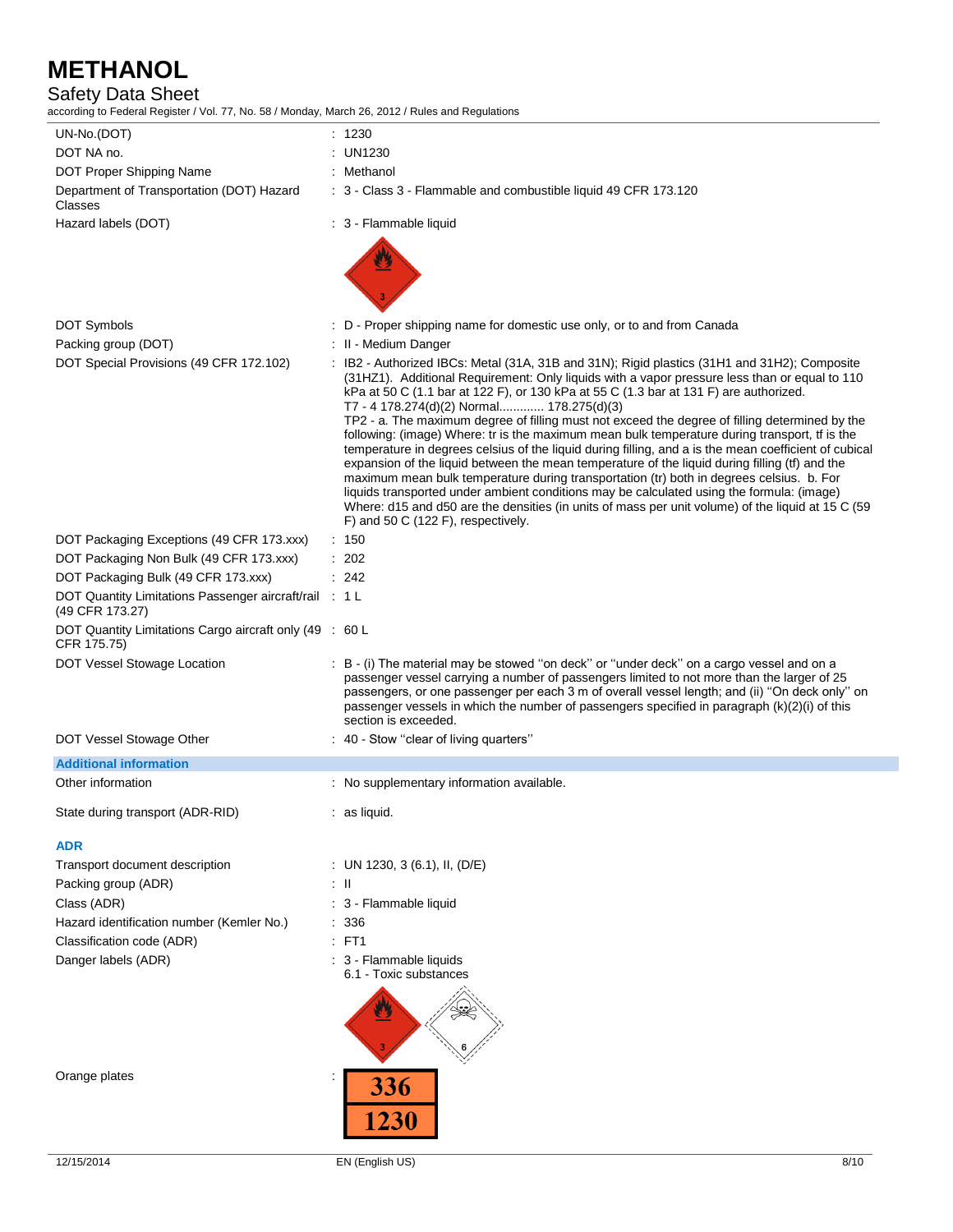# Safety Data Sheet

according to Federal Register / Vol. 77, No. 58 / Monday, March 26, 2012 / Rules and Regulations

| Tunnel restriction code | $\therefore$ D/E        |
|-------------------------|-------------------------|
| <b>Transport by sea</b> |                         |
| UN-No. (IMDG)           | : 1230                  |
| Class (IMDG)            | : 3 - Flammable liquids |
| Subsidiary risks (IMDG) | : 6.1                   |
| EmS-No. (1)             | $F-E$                   |
| MFAG-No                 | : 19                    |
| EmS-No. (2)             | $\cdot$ S-D             |
| Air transport           |                         |
| UN-No.(IATA)            | : 1230                  |
| Class (IATA)            | : 3 - Flammable Liquids |
| Packing group (IATA)    | : II - Medium Danger    |
| Subsidiary risks (IATA) | : 6.1                   |
|                         |                         |

## **SECTION 15: Regulatory information**

| 15.1. US Federal regulations                                                                                                               |         |  |
|--------------------------------------------------------------------------------------------------------------------------------------------|---------|--|
| <b>METHANOL (67-56-1)</b>                                                                                                                  |         |  |
| Listed on the United States TSCA (Toxic Substances Control Act) inventory<br>Listed on SARA Section 313 (Specific toxic chemical listings) |         |  |
| RQ (Reportable quantity, section 304 of EPA's<br>List of Lists):                                                                           | 5000 lb |  |

### **15.2. International regulations**

### **CANADA**

No additional information available

### **EU-Regulations**

No additional information available

### **Classification according to Regulation (EC) No. 1272/2008 [CLP]**

Flam. Liq. 2 H225 Acute Tox. 3 (Inhalation) H331<br>Acute Tox. 3 (Dermal) H311 Acute Tox. 3 (Dermal) H311<br>Acute Tox. 3 (Oral) H301 Acute Tox. 3 (Oral) H301<br>STOT SE 1 H370 STOT SE 1 <br>STOT SE 1 H370 STOT SE 1<br>STOT SE 1 H370 STOT SE 1

Full text of H-phrases: see section 16

### **Classification according to Directive 67/548/EEC or 1999/45/EC**

F; R11 T; R23/24/25 T; R39/23/24/25 Full text of R-phrases: see section 16

### **15.2.2. National regulations**

No additional information available

| 15.3. US State regulations                                     |                                                                                                         |  |  |  |
|----------------------------------------------------------------|---------------------------------------------------------------------------------------------------------|--|--|--|
| <b>METHANOL(67-56-1)</b>                                       |                                                                                                         |  |  |  |
| U.S. - California - Proposition 65 - Developmental<br>Toxicity | Yes                                                                                                     |  |  |  |
| State or local regulations                                     | U.S. - Massachusetts - Right To Know List<br>U.S. - New Jersey - Right to Know Hazardous Substance List |  |  |  |